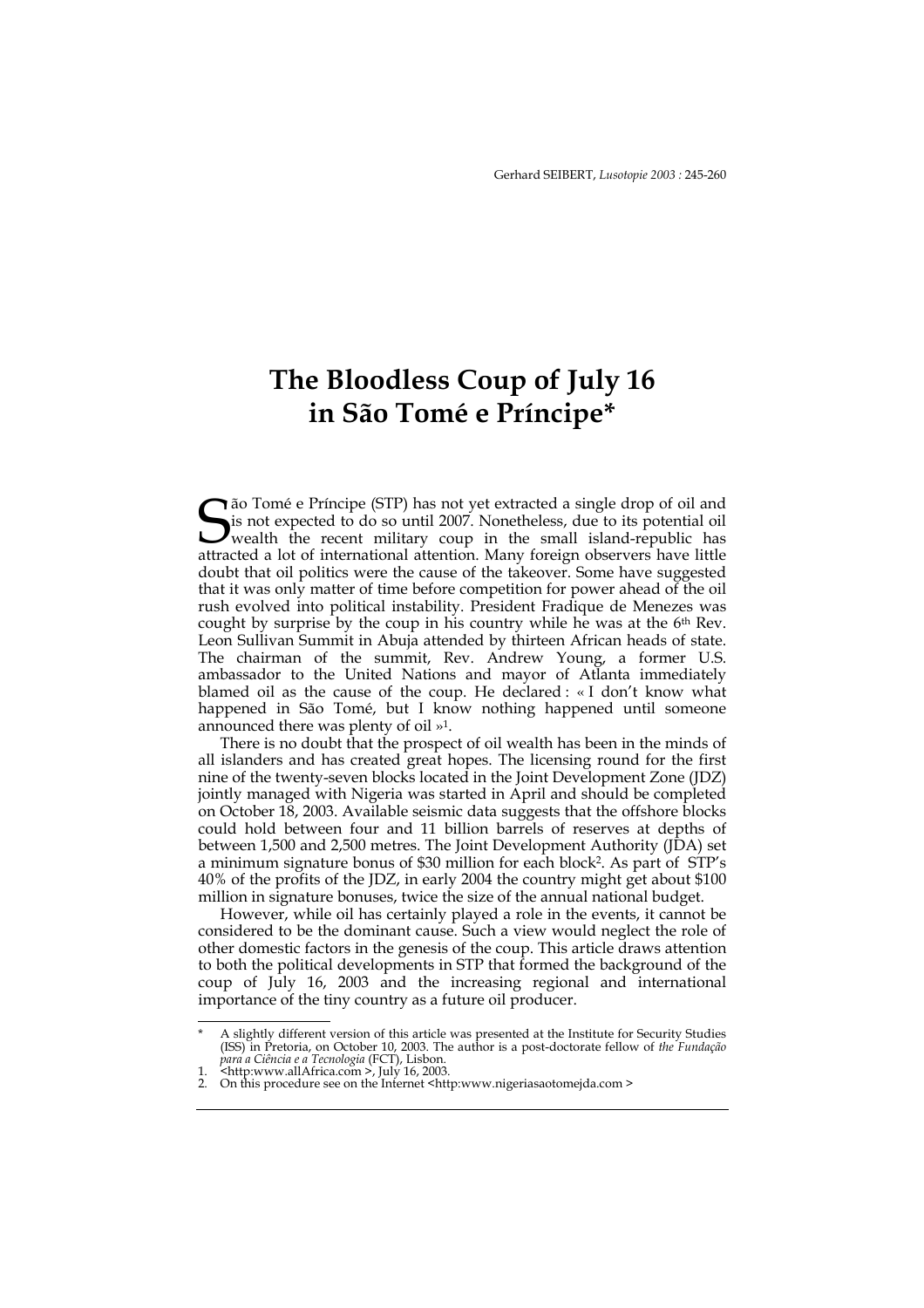#### **Political Instability**

The first military coup in the country occurred in August 1995, many years before the potential off-shore oil deposits became known. On that occasion, one guard was shot dead when the rebels detained President Trovoada (1991-2001), the principal target of their action. The insurgents declared that they did not want to take power, but were acting in protest at the deteriorating conditions of the Armed Forces and widespread corruption. After one week of negotiations mediated by an Angolan delegation, constitutional order was restored3. Yet the principal cause of political instability in STP has not been the military, but competition for resources, political divergences and disputes over respective powers of the President and successive governments. As a result of these conflicts, the country has had eleven different governments since the transition to democracy in 1991. In the first two years of Fradique de Menezes' presidency alone the country has had five different governments, creating considerable political instability.

Following the early elections of March 2002, the three parties elected in the National Assembly, namely the MLSTP-PSD4 (24 seats), the party alliance MDFM/PCD<sup>5</sup> (23) and the five-party coalition Uê Kedadji<sup>6</sup> (8) decided to form the country's first Government of National Unity (GUN) to guarantee political stability in the forthcoming oil era. However, the relationship between President Menezes and Prime Minister Gabriel Costa became increasingly affected by continuous disputes over executive powers between the two office-holders. Consequently, as early as in September of that year, Menezes dismissed Costa's government. Another GUN headed by Maria das Neves (MLSTP-PSD) was appointed. At the same time, however, twenty members of parliament from the MDFM/PCD, the alliance supporting Menezes, cut their ties with the President leaving him with only three supporters in parliament.

Despite threats from Menezes to dissolve parliament, in December, fiftytwo members of the National Assembly approved a revision of the Constitution curbing the executive powers of the President and strengthening the position of parliament. In January 2003, the President retaliated by dissolving parliament and calling for early elections. The crisis was settled after two days of negotiations between Menezes and parliament with the mediation of Prime Minister Das Neves and the President of the Supreme Court, Alice Carvalho. The National Assembly accepted that the amendments concerning the reduced executive powers of the President would only come into effect at the end of Menezes' mandate in 2006. The political stalemate had been resolved, at least for the time being. However, the government did not succeed in overcoming the economic hardships that

<sup>-</sup>3. On the 1995 coup see G. SEIBERT, «São Tomé and Príncipe : Military coup as a lesson? », Lusotopie, 1996 : 71-80, and Comrades, Clients and Cousins. Colonialism, Socialism and Democratization in São Tomé and Príncipe, Le

<sup>4.</sup> *Movimento de Libertação de São Tomé e Príncipe–Partido Social-democrata,* founded in 1972, from 1975-1991 the sole ruling party. 5. *Movimento Democrático Força de Mudança*, created in late 2001 by President Menezes*. Partido* 

de Convergência Democrática, constituted in 1990. Ruling party from 1991-1994.<br>6. Composed of four small parties and the Acção Democrática Independente (ADI), the party close to former president Trovoada. In August 2002, t coalition, leaving the Uê Kedadji with only three seats in parliament.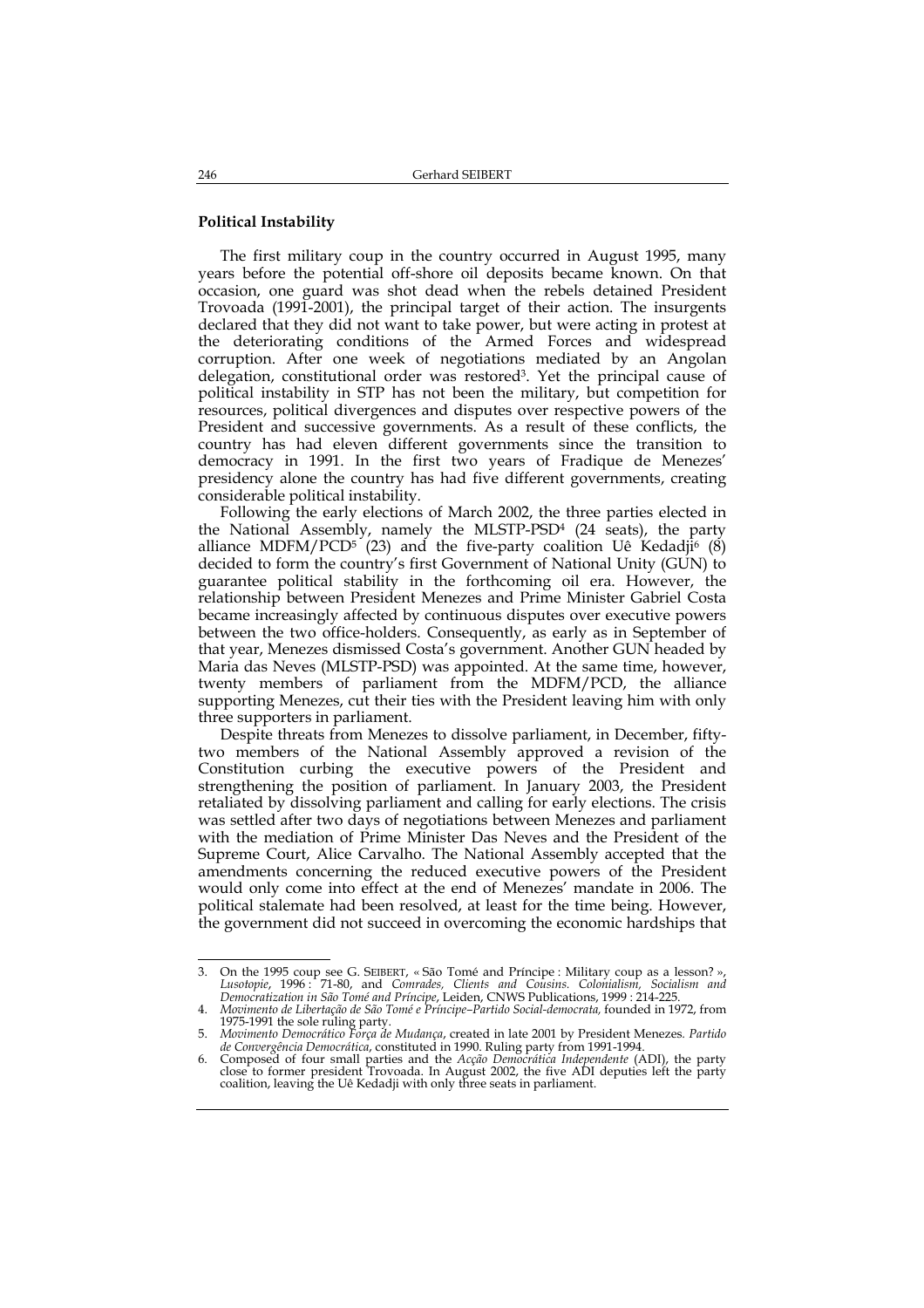affected the majority of the people, while the few people linked to political power were demonstrating visible signs of increasing wealth.

On April 11, a group of citizens published an open letter signed by eighty personalities accusing the government and the President of having failed to improve the living conditions of the people. The letter also expressed concern over a lack of transparency in the country's oil negotiations<sup>7</sup>. It blamed the President for not having clarified the remittance of \$100,000 by Nigerian Chrome Oil Services<sup>8</sup> to the Belgian bank account of his company CGI in February 2002 and of having granted his brother João de Menezes, who lives in Portugal, exclusive rights for the operation of casinos and the airport in São Tomé. In response to the open letter, on April 23, President Menezes held a controversial three-hour press conference in which he accused some of the signatories of the document of having been involved in corruption scandals themselves in the past. He explained that the payment of \$100,000 from the Nigerian oil company was a campaign donation for the MDFM and PCD parties during the previous general elections.

Between the two events, on April 17, a demonstration of young handicraft artists demanding their own selling centre escalated into spontaneous violent riots in front of the government's offices involving many people from the nearby markets. The windows of the government's offices were smashed and part of the building was ransacked by the crowd. The police were called, one man was shot dead, five others were injured by bullets and 35 demonstrators were detained, only to be released five days later. It was not the first anti-government demonstration since independence, but it was the first time that a demonstrator hab been killed by the police. Consequently, many people lost confidence in Das Neves, who quickly blamed political opponents seeking to destabilize the country for having provoked the riots. President Menezes's credibility was again questioned in late April when he appointed 32-year old lawyer Adelino Pereira as the country's new attorney-general. The appointment was controversial since Pereira lacked professional experience and is son of a manager of Menezes's private company CGI. In the weeks preceding the putsch of July 16, there were increasing political tensions and signs of social discontent, while the government feared the outbreak of another popular uprising.

 $\overline{7}$ . 7. On STP's controversial oil contracts see J. G. FRYNAS, G. WOOD & R. do M.S. Soares de OLIVEIRA, « Business and Politics in São Tomé e Príncipe : From Cocoa Monoculture to Petro-State », *Lusotopie* 2003 (Paris, Karthala) : 33-58 ; G. SEIBERT, «São Tomé e Príncipe :<br>difíceis renegociações dos contratos de petróleo »*, Africa Hoje* (Lisbon), January 2003, 173 ;<br>K. B. ALSTADHEIM, « I strid med 13-15, 2003 ; K. SILVERSTEIN, « A Major Stake in Tiny African Nation », *Los Angeles Times,*<br>May 24, 2003 ; C. MADEIRA, « É o petróleo, estúpido ! », *O Independente* (Lisbon), June 13, 2003 ; A. Dias CORDEIRO, « Quem lucra com o ouro negro do arquipélago ? », *Público*

<sup>(</sup>Lisbon), July 5, 2003. 8. The owner of this company is the Nigerian business tycoon and politician Sir Emeka Offor, who is close to President Obasanjo. Since February 2001 another company owned by Offor, Chrome Energy Corp., has controlled the Houston-based Environmental Remediation Holding Corporation (ERHC). This company has signed a controversial oil contract with STP that has been considered as prejudicial to the country's interests. Sir Emeka Offor also funded Menezes's own election campaign in July 2001.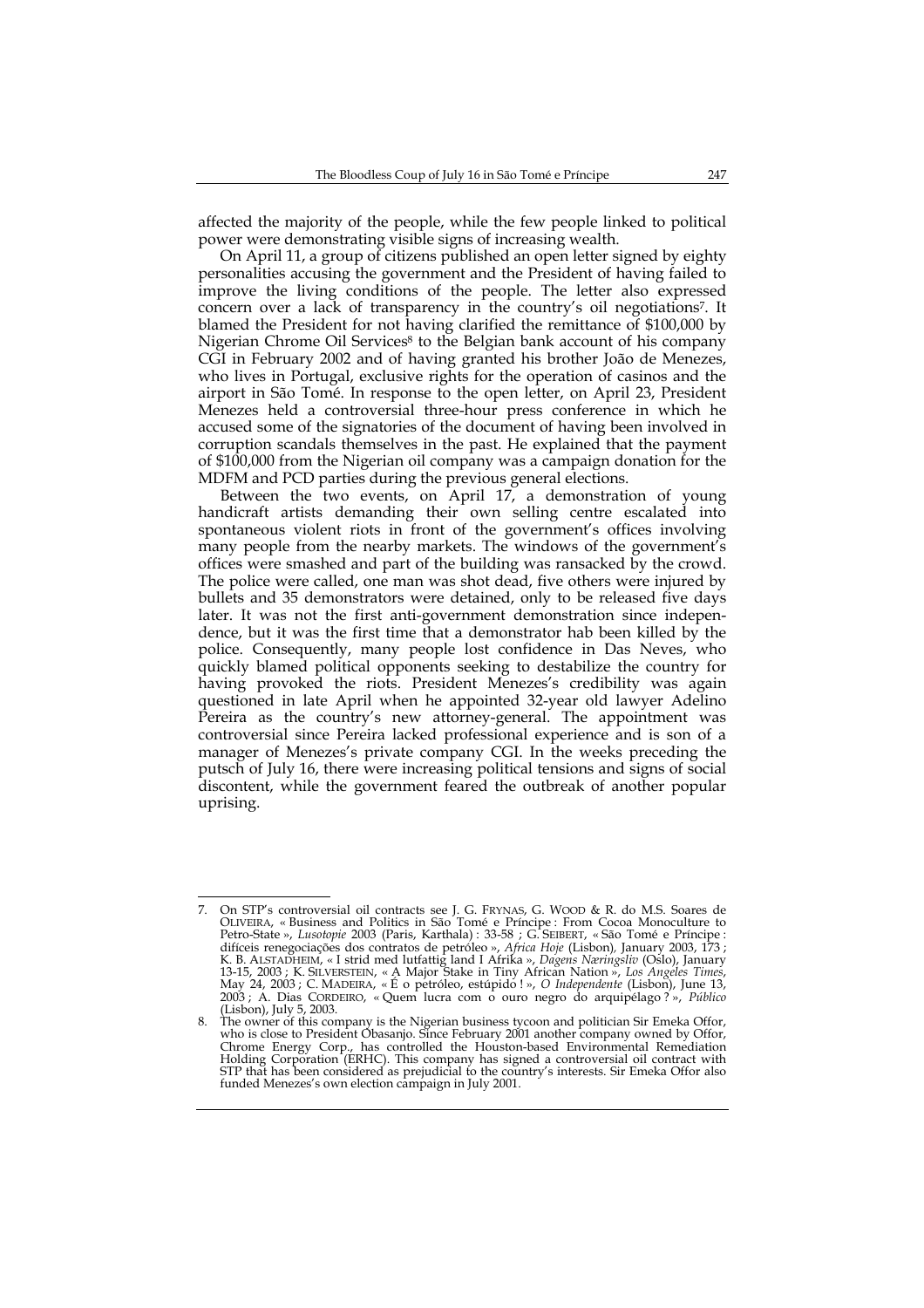#### **The Coup**

Four days after the 28th anniversary of STP's Independence, early in the morning of July 16, 2003, soldiers seized key sites and government ministers in São Tomé. During the action, gunshots and exploding grenades were heard, but there were no casualties. When the action started, the rebels informed the Presidential Guard and the police and urged them not to intervene. The coup plotters occupied the ministries, television and radio stations, banks and airport. They did not take any action on the sister island of Príncipe. The insurgents took into custody the Prime Minister Maria das Neves, the Minister of Natural Resources, Rafael Branco, the Minister of Defence, Fernando Danquá and the President of the National Assembly, Dionísio Dias. Following problems of high blood pressure during her capture, Das Neves was admitted to the local hospital. There she was guarded by soldiers but could receive visitors freely. At 7.30 a.m., on the local radio, the rebels called the other ministers and the members of the National Assembly to report within two hours to the *Quartel do Morro*, the military barracks, and the headquarters of the National Police. The members of parliament were released the same afternoon, while the eleven detained ministers, among them three women, were kept in an air-conditioned room in the barracks<sup>9</sup>. There, the presidential legal advisor, Aîto Bonfim, and military advisor, Victor Monteiro, as well as the attorney-general Adelino Pereira were also kept in custody. However, they were all allowed to use their cell phones and stay in contact with their families, who could bring them meals. The rebels justified their detention as a precautionary measure to protect them from possible hostilities by the population.

The rebels claimed to have acted in response to the continuing social and economic crisis in the country. They accused the government of corruption, but they did not present concrete evidence of their accusations. In addition, they denounced the deplorable state of the barracks and the poor living conditions of the military. During a press conference, Pereira declared that it was inconceivable that the majority of the population was living below the poverty threshold while a small group of people enjoyed a luxurious life, laughing at the misfortune of the others. Therefore they had sent a SOS to the international community to pay attention to the misery in STP. He said that the coup intended to create the conditions for the organisation of free elections and announced they would constitute a Council of State to rule the country provisionally. However, he did not specify its composition. In the afternoon, the rebels announced the dissolution of all state organs and proclaimed a Junta of National Salvation, composed by Major Fernando Pereira, Alércio Costa and Sabino dos Santos, president and vice-president respectively of the small Christian Democratic Front (*Frente democrata cristã,* FDC) political party. In addition, they declared a curfew from 7 p.m to 6 a.m. and announced that the airport was closed. The plotters stressed that the coup had been bloodless and vouched for the physical safety of the detained politicians. About half of the country's four hundred or so soldiers were actively involved in the coup. The military leadership neither neither took

j 9. Besides the Ministers Branco and Danquá, the government members Claudina Cruz (Health), Júlia Silva (Agriculture), Arzemiro dos Prazeres (Trade, Industry and Tourism), José Viegas (Youth and Sports), Justino Veiga (Just Damião Vaz d'Almeida (Labour) and Fernanda Pontífice (Education).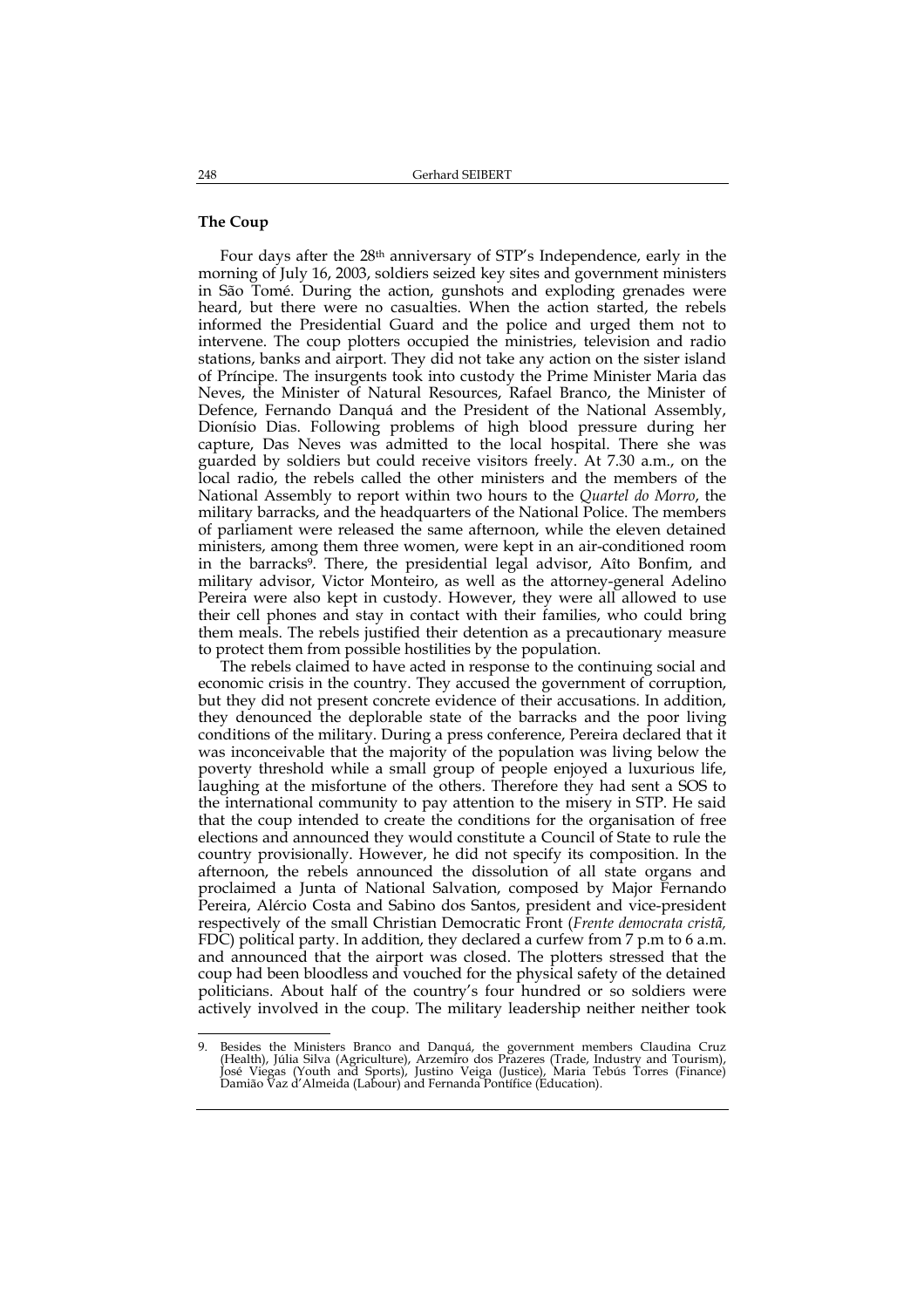part in the action nor tried to resist. There was no resistance to the coup among the population either. Parts of the population publicly welcomed the coup, while others did not accept the action, but expressed their understanding of the motives put forward by the insurgents. All the political parties condemned the coup, but asked that the crisis be solved peacefully at the negotiation table. The city remained calm, the markets and shops remained open, and ordinary life went on.

## **The Coup Plotters**

-

The coup was mounted by local soldiers and the small FDC and led by Major Fernando Pereira, known locally as Cobó. This 48-year officer is of mixed Cape Verdian<sup>10</sup> and Angolar<sup>11</sup> descent and married to a social worker. He lives in a modest typical local Creole wooden house with his wife and the ten children he has fathered by several women. Pereira is the head of the office of the Chief of General Staff of the Armed Forces. He was trained in Angola, Cuba, the ex-Soviet Union, and Portugal. In 1994 he was head of the Military Training Centre. When he refused to train the recruits due to the miserable prevailing conditions, he was sentenced to one year without payment. In 1995 he was transferred for six months to Príncipe, where he commanded the twenty-man contingent of the Armed Forces. A few days prior to the August 1995 rebellion he returned to São Tomé. After the coup, he was reinstated in his former post and received his outstanding payments12. In 2000, he headed the STP contingent in the regional manoeuvres in Gabon. He has also commanded Santomean contingents in joint operations of the Community of Portuguese-Speaking Countries (*Comunidade dos Paises de Língua portuguesa,* CPLP). He became known locally when on April 24, 2002 he publicly denounced the poor living conditions in the barracks, the six-months arrears in wages and the obsolete army equipment. However, his complaints remained unanswered. The barracks continued without water and working toilets, while the luxurious mansions newly built by government people in the nearby *Campo de Milho* were immediately supplied with water. The government supplied the whole army with only two million litres of fuel per month. While ministers used to give their secretaries a private car, Major Pereira had to use an overcrowded mini-bus to go to work. At the same time, the children of ministers drove in government vehicles. Recruits received 80,000 dobras (ca. €8) per month, while officials earned 400,000 dobras (ca. €40). The government paid the army only 3,000 dobras (ca. €0.33) per soldier per day. There were no medicines available in the barracks. Under these conditions only the sons of the poor fulfilled their 18-month military service. On June 15, 2003 Pereira sent a letter with the military's demands to both President Menezes and Prime Minister Maria das Neves. Apparently he did not receive the reply he wanted. However, the plotters organised in the FDC party knew about his grievances.

<sup>10.</sup> During the first half of the  $20<sup>th</sup>$  century, thousands of Cape Verdians were taken to STP as contract workers for the coffee and cacao plantations.

<sup>11.</sup> The Angolares are descendants of a former maroon community in the south of São Tomé island.

<sup>12.</sup> Personal communication from Major Fernando Pereira, São Tomé, September 14, 2003.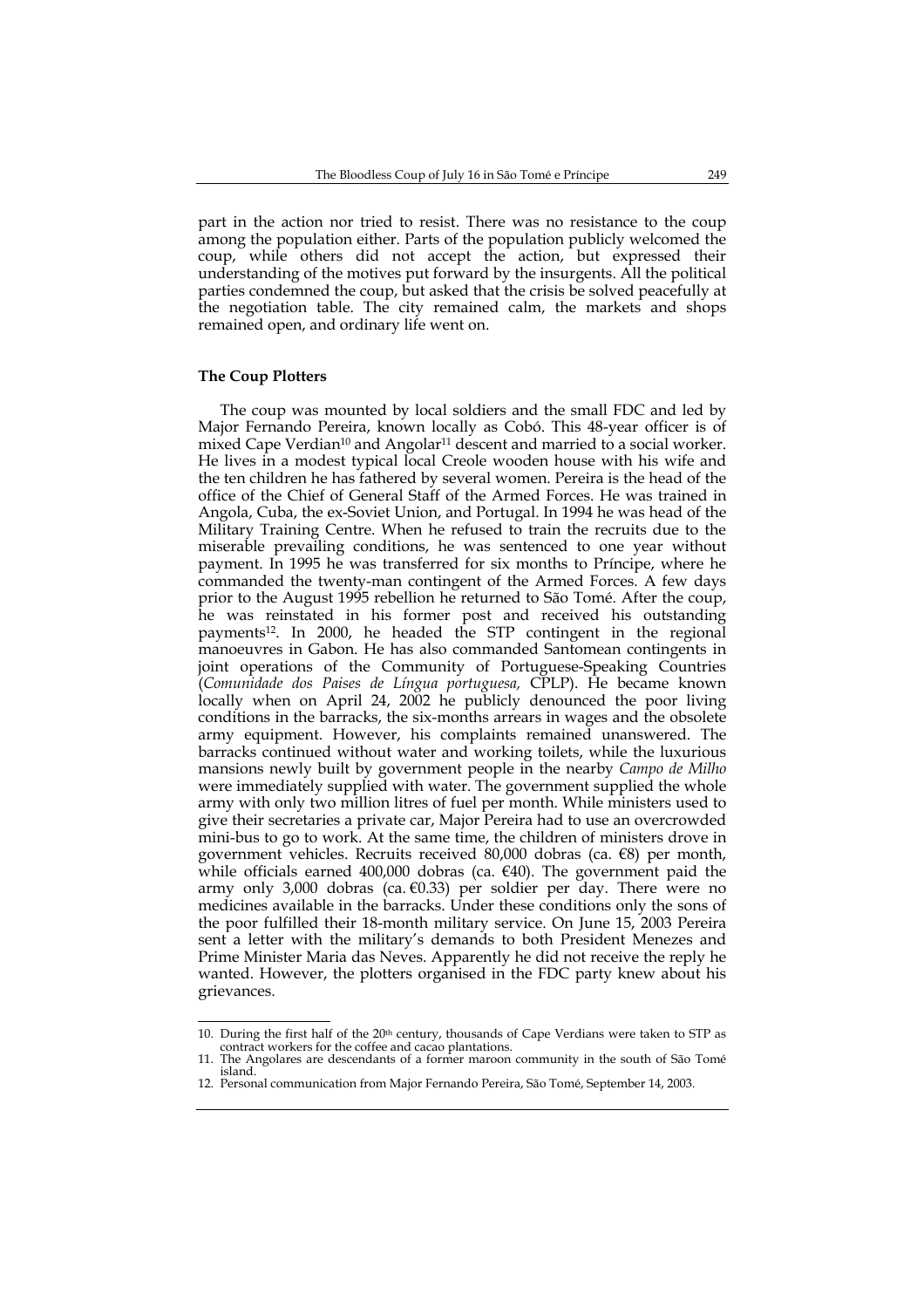The FDC was founded in late 1990 by former members of *the Frente de Resistência Nacional de São Tomé and Príncipe* (FRNSTP). The FRNSTP had in turn been founded in 1981 by exiled opponents of the socialist policies of the ruling MLSTP and President Manuel Pinto da Costa (1975-1991), who had both been in power since independence. The FRNSTP had about a hundred armed men and was based in Libreville where it enjoyed the support of President Omar Bongo, who wanted to avoid the integration of STP into the progressive alliance of Algiers, Conakry, Brazzaville and Luanda. Following the first signs of political liberalisation in STP, Bongo made peace with the MLSTP and expelled the FRNSTP in 1986. Subsequently, the entire group sought refuge in Kribi, Cameroon. Due to internal quarrels, seventy-six men, twenty-three of whom were descendents of Cape Verdian contract workers, left for the then South African enclave of Walvis Bay in Namibia where they were detained as illegal immigrants. After one year of detention, the South African authorities gave them the choice between either continuing in prison or joining the infamous 32nd Buffalo Battalion that had been formed from members of the defeated *Frente Nacional de Libertação de Angola* (FNLA) in 1975. The group joined the Buffalo Battalion and was trained in the Caprivi Strip in Namibia. The two thousand-man strong Buffalo Battalion fought in Angola with the *União Nacional para a Indepêndencia Total de Angola* (UNITA) in the civil war and against the African National Congress (ANC) and SWAPO (South West African People's Organization) of Namibia. Altogether fifty-three Santomeans fought in the Buffalo Battalion and nine of them died in action. Due to the services rendered to the Apartheid regime they had all received South African citizenship13.

On March 8, 1988 the group of the FRNSTP that had remained in Cameroon landed with an invasion force of forty-four men in São Tomé in an attempt to overthrow the regime of Pinto da Costa and seize power themselves. The almost unarmed invaders, who came with canoes from Cameroon, were easily overwhelmed by the security forces and detained. Three participants in this amazingly amateurish operation were killed during the action. In August 1989, the invaders were tried by the local court and sentenced to prison sentences ranging from two to twenty years. Together with 15 other defendants, Sabino dos Santos was sentenced to 16 years of prison<sup>14</sup>. It is an irony of history that the court was presided over by Dionísio Dias, the President of the National Assembly, who was detained by the coup plotters. By April 1990 all the prisoners were pardoned by President Pinto da Costa and released from prison. In December of the same year, they founded the FDC. From the onset, consecutive party leaders were involved in various corruption scandals concerning the embezzlement of party funds. The FDC has never been able to formulate policy options, and has never had a functioning party machine, let alone an appreciable following. In fact, the party has appeared only during elections, without, however, a great deal of success. In the first democratic elections of 1991 the FDC obtained its best result with 1.5% of the votes. In the 1994 and 1998 legislative elections the party gained only 0.6% and 0.5% (156) of the votes respectively. The party did not participate in the legislative elections of 2002.

14. *Revolução* (São Tomé), September, 26, 1989.

<sup>13.</sup> Personal communication from Alércio Costa, São Tomé, September 11, 2003.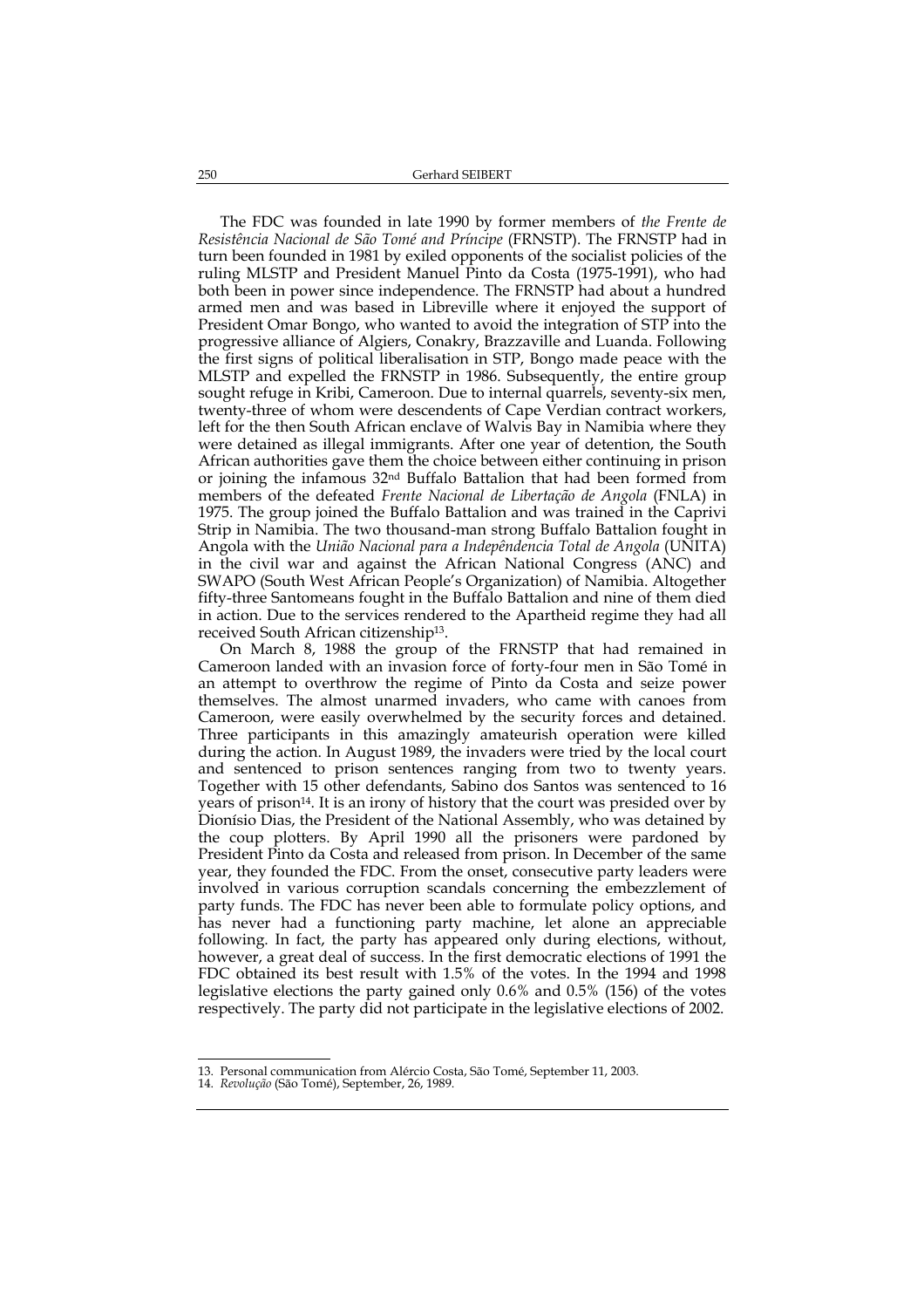After the dissolution of the Buffalo Battalion in 1993, more than twenty of its Santomean members remained with their families in South Africa, while Alércio Costa and a few others fought in the Executive Outcomes private army in Angola, Sierra Leone and Congo. Following the outlawing of Executive Outcomes in 1998, they returned to São Tomé and joined their old friends, who had organised themselves to form the FDC in the meantime. They were all strongly convinced that somebody should compensate them for the many years they had suffered and fought abroad. They believed that the government should guarantee what they called their social reintegration in STP. During the government of Prime Minister Raul Bragança Neto (1996- 1998), the FDC demanded \$130,000 from the government as compensation for one of the boats confiscated during the invasion of 1988. The boat had allegedly gone on to be used by the local army for ten years. Bragança Neto, Defence Minister at the time of the invasion, accepted to pay \$50,00015.

In June 2003, Prime Minister Maria das Neves accused Sabino dos Santos and his group of having received constant support from successive governments without having worked. She claimed that they had demanded a medium-sized farm and \$70,000 in cash from her government. The Prime Minister accused Dos Santos of laziness, declaring that her government would no longer provide any support to him and his group. Finally, she claimed that Dos Santos had made death threats to her. Her announcement ceasing any payments to the FDC was a reaction to earlier declarations by Dos Santos who, during a press conference, had asked for the dismissal of Das Neves. He had also accused the prime minister of having awarded an order for new equipment for the TV station to a private businessman without any public tender. He criticised the government for having purchased five brand-new cars for the parliamentary leaders, while the TV station had only one single old vehicle. Finally he announced that on July 10th, his party would organize a peaceful demonstration against the government in protest against the increasing costs of living, low salaries and acts of corruption. He said the demonstration would end in front of the Prime Minister's office and the demonstrators would remain there until the announcement of the dismissal of Das Neves<sup>16</sup>. The announcement of the demonstration worried the government, who feared that it could trigger violent riots similar to those of April 17<sup>th</sup>. Besides, the men of the FDC were feared since they had has military training and many had combat experience. At the request of President Menezes, FDC leader Arlécio Costa postponed the demonstration to July 24th shortly before the stipulated date. He justified the postponement by the commemoration of national independence on July 12<sup>th</sup> and the participation of President Menezes in the summit of the African Union (AU) in Maputo two days before.

In fact, by that point the coup had already been in preparation for a long time. Once the coup was over, Alércio Costa revealed that the preparations for the action had already started eight months earlier<sup>17</sup>. The ex-mercenaries called some of their friends in South Africa to join them for the action. Finally, sixteen former Buffalo fighters were in São Tomé altogether to participate in the putsch. Knowing the grievances of the military, they let Major Pereira in on their plot. They told him that they would fight the army

<sup>15.</sup> *Diário Téla Nón* (São Tomé), July 8, 2003.

<sup>16.</sup> *Ibid.*, June 26, 2003.

<sup>17.</sup> *Ibid.*, August 8, 2003.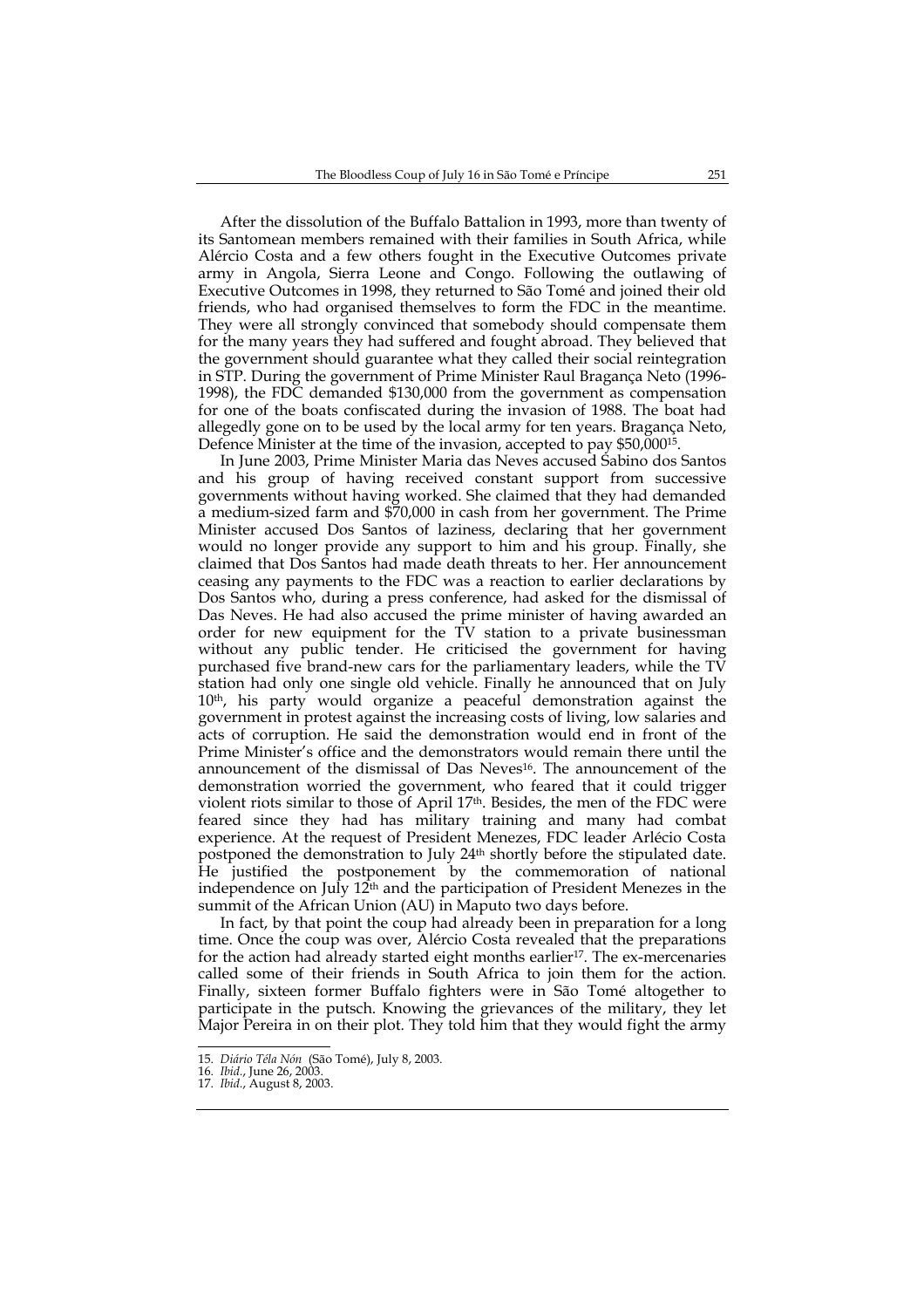if the military would not join them. Pereira decided to take part in the action, since he wanted to avoid bloodshed and knew that the experienced ex-Buffalo members had an advantage against the poorly-trained and equipped soldiers. Pereira's condition was that the coup must be bloodless and disciplined. He was the only member of the military who knew about the coup plans18. Due to the FDC anti-government agitation, rumours emerged that something might happen, however. Two weeks prior to the action, members of the National Assembly were informed of frequent meetings between Pereira and the FDC members. The parliamentarians invited both the Prime Minister and the Minister of Defence and asked them about a possible action. However, the Defence Minister denied the possibility of any troubles. Due to the threats of the FDC, President Menezes called an extraordinary meeting of the National Defence Council to discuss the socialpolitical situation in the country before he left for the AU-summit in Maputo. Two days before the coup, Menezes received Alércio Costa and Sabino dos Santos in his private residence *Quinta de Favorita*. The coup plotters had postponed their action twice because Menezes had travelled abroad. When he left the country again on July 15th, they decided not to wait any longer.

#### **The Negotiations**

On the second day of the coup, Sabino dos Santos said that the names of the members of the junta would be announced and promised the opening of the air port and port the next day. Meanwhile, the American ambassador to Gabon, Frederick Moorefield, who was on a visit to São Tomé when the coup occurred, and the resident Portuguese ambassador Mário de Jesus Santos, met the rebel leaders who justified their action and guaranteed the protection to the foreigners of in the country. The rebels demonstrated their readiness to resolve the crisis by dialogue and accepted international mediation. They talked with representatives of local political parties and spoke by phone with deposed President Menezes. In the evening, the junta called the senior civil servants to the barracks and explained the motives of their action to them. The same day, in Abuja President Menezes condemned the coup in an interview with the BBC, demanded the return to democratic legality and appealed to the world to help in the efforts to re-establish the constitutional order in his country quickly. He declared that after twelve years of democracy, there was no place for such rebellions and observed that the military had sworn an oath to defend the democratic institutions and the Constitution. He also stressed that he rejected a foreign military intervention. Finally, he confirmed that he had received a list of demands from the military before the coup and had received Alércio Costa and Sabino dos Santos in his private residence two days before the uprising, and therefore had not expected such action.

When the coup started, President Fradique de Menezes was in Abuja at the 6th Rev. Leon Sullivan Summit. Foreign Minister « Nando » Rita was in Portugal to attend the 8th annual meeting of the foreign ministers of the CPLP in Coimbra from August 17-18. Not unexpectedly, the meeting was

j 18. Personal communication from Major Fernando Pereira, São Tomé, September 14, 2003.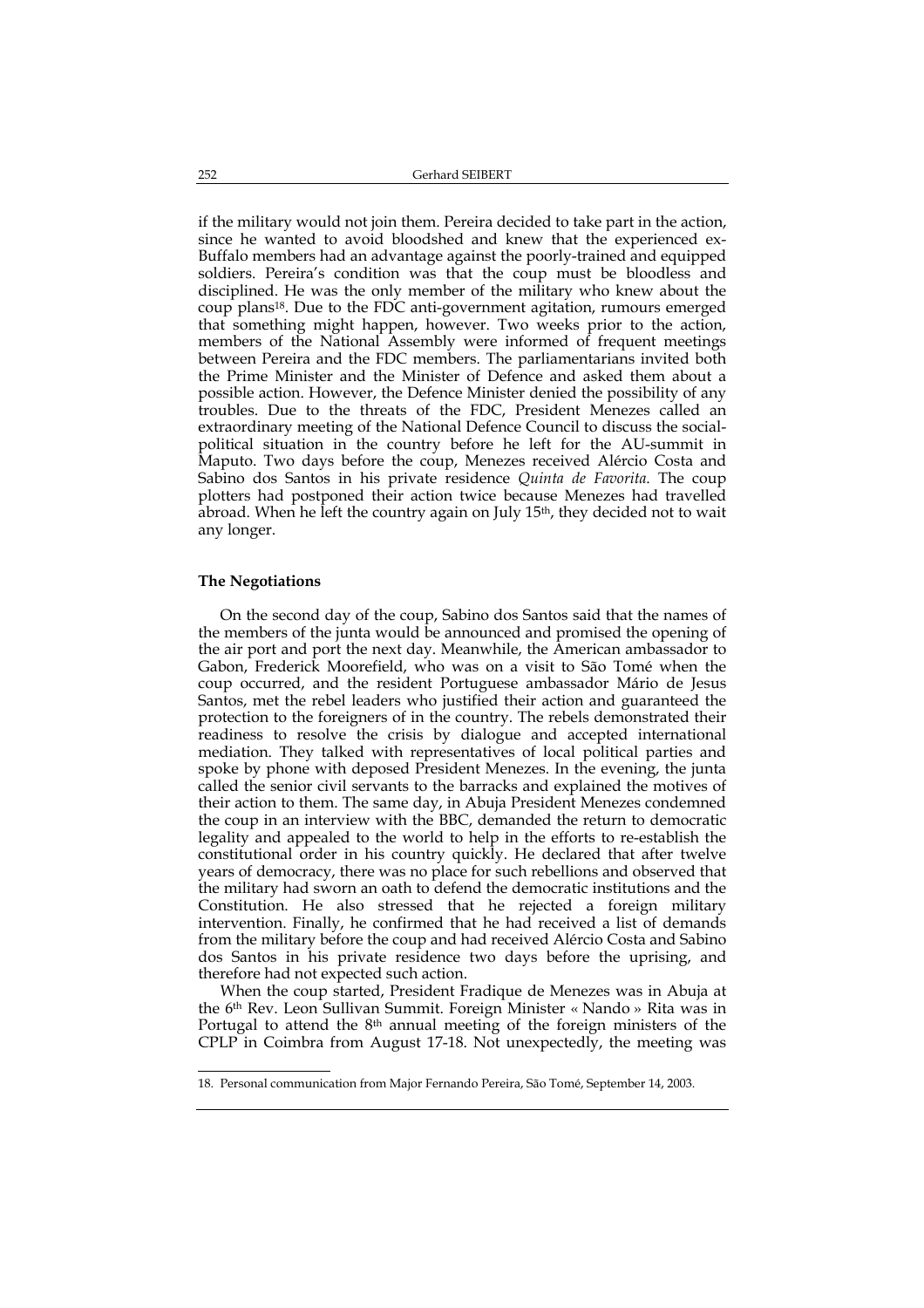dominated by the events in the archipelago. The CPLP condemned the action and demanded the restoration of constitutional order in STP. The coup was quickly condemned by Nigeria, South Africa, Portugal, France, United States, the United Nations and the AU. The United States quickly announced a review of its aid to STP. The World Bank declared it would suspend any assistance to the country, as long as the legitimacy of the political institutions was not clarified. The Nigerian President Olesegum Obasanjo condemned the action and urged the « military adventurers » to hand back power. The Nigerian government declared itself ready to react to any threat to its interests in the Gulf of Guinea. In Abuja, Obasanjo and Mozambican President, Joaquim Chissano, who is also chairman of the AU, reportedly discussed the possibility of military intervention to reinstate the legitimate government in STP, while the AU declared its support for any action by the African neighbours of STP aimed at the restoration of constitutional order<sup>19</sup>. A few days prior to the coup, the AU-summit in Maputo had decided not to recognise regimes resulting from a coup.

The former Santomean presidents Miguel Trovoada and Manuel Pinto da Costa also condemned the coup and appealed to resolve the crisis by dialogue. The latter, who was in Lisbon when the coup occurred, said that the action had not come as a surprise since the country had been in constant crisis. He attributed part of the responsibility to President Menezes whom he described as a businessman rather than an experienced politician. He stressed that a military intervention by Nigeria would be the worst stupid reaction possible, complicating the situation even more<sup>20</sup>. Meanwhile, in Abuja, President Menezes denied Nigerian intentions to intervene militarily in his country21. The European Union officially condemned the coup only two days after the beginning of the action. The rebels considered the condemnation of their action as hypocrisy. They said that there was no true democracy in STP since elections were decided by vote buying.

Following the condemnation of the coup, the international community increased the pressures on the rebels to reinstore constitutional order. At the same time, the junta feared a military intervention. Rumours circulated that a French frigate was approaching São Tomé<sup>22</sup>. President Obasanjo had spoken by phone with Alércio Costa on the first day of the coup. Obasanjo told him that if he was irrational, they in Abuja could also become irrational23. The foreign ministers of the CPLP in Coimbra also spoke to the rebels by phone24. Consequently, the junta refrained from their avowed intention of constituting a Council of State to transitionally govern the country. Apparently, under the circumstances, none of the local politicians who had been approached by the insurgents was available to participate in such a body. Without support from any neighbouring country the rebels had become completely isolated. It became clear that the crisis would be solved by international mediation within a few days. On TV the junta accepted to negotiate the return of President Menezes, but rejected the return of the government which it accused of corruption and incompetence.

<sup>19.</sup> RDP July 17, 2003

<sup>20.</sup> *Público* (Lisbon), July 18, 2003.

<sup>21.</sup> *Ibid.*

<sup>22.</sup> Personal communication from Major Fernando Perreira, São Tomé, September 14, 2003.

<sup>23.</sup> According to President Menezes in an interview with the BBC, July 16, 2003.

<sup>24.</sup> *Diário de Notícias* (Lisbon), July 18, 2003.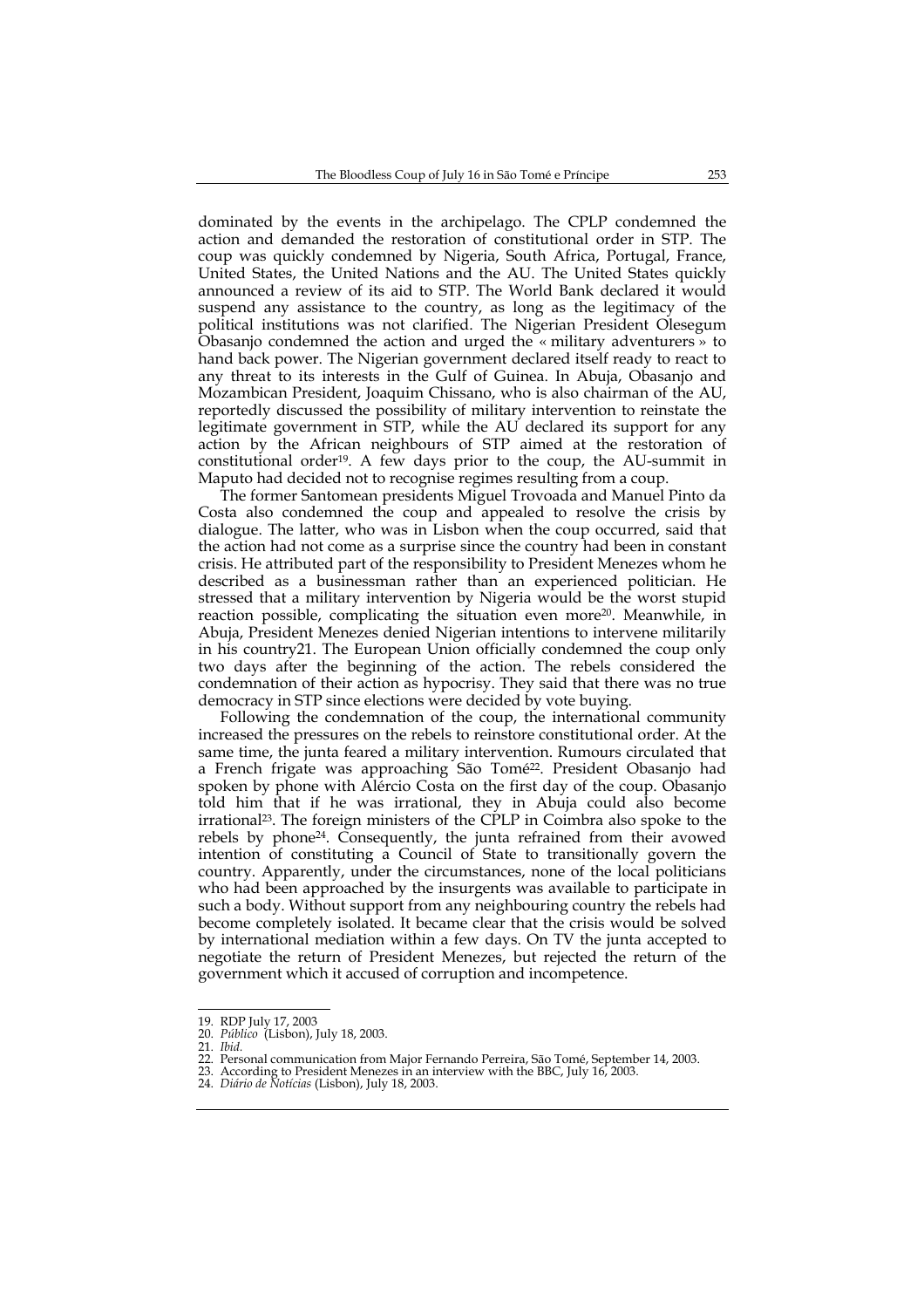The airport reopened on the third day when a plane of the Portuguese Air Luxor arrived to pick up the 81 foreign tourists retained by the coup. Only about half of them decided to leave the country. The same day, the curfew was lifted and the civil servants returned to work and the public services reopened after the junta had authorised the return to normality<sup>25</sup> The junta and the ambassadors of Portugal and the USA signed a memorandum on the terms of mediation for the return of President Menezes and a solution for the crisis. The document asked for the mediation by the CPLP, USA and Nigeria and guarantees from the international community to monitor the accomplishment of the agreement reached. Later that day, the rebels released the president's legal advisor and the president of the National Assembly, as well the three female ministers. However, soldiers kept guard in front of their residences.

#### **The International Mediation**

Eight countries altogether were actively involved in the negotiations with the insurgents. It was not only STP's possible future oil wealth that attracted so much attention. The coup was also an opportunity to apply Article 4 of the Constitutive Act of the AU forbidding seizure of power by extraconstitutional means. Furthermore, many African governments were probably concerned with the justifications of the rebels, such as bad government and an extremely unequal distribution of wealth, since their countries face similar problems. The CPLP appointed a delegation headed by Osvaldo Serra Van Dunem, the Angolan Minister of the Interior, which included representatives from Mozambique and Brazil and the Portuguese ambassador to São Tomé. The CPLP went to Brazzaville to meet with the delegation of the Economic Community of Central African States (CEEAC) that included the foreign ministers of Congo and Gabon, Rodolphe Adada and Jean Ping respectively, as well as the Angolan secretary-general of the CEEAC, Nelson Cosme.

On the 19th, the five-member delegation headed by Jean Ping arrived in São Tomé in an official Angolan airplane. Prior to their arrival, they had met with Omar Bongo in Libreville. A Nigerian delegation had arrived shortly beforehand, while the US ambassador was still in country. The rebels asked the mediators to include a South African delegation in their mission to discuss the demands of the members of the former Buffalo Battalion. Pretoria accepted, since the ex-mercenaries also had South African nationality. The next day, a first three-hour meeting between the delegation of the rebels, composed of seven soldiers and three members of the FDC, and the mediators took place in the local representation of the UNDP. Rodolphe Adada, who arrived later that day, headed the team of the mediators since Congo had assumed the rotating presidency of the CEEAC. During the night, the rebels released the remaining ministers from custody in the barracks, but did not allow the to assume their functions or to influence the international community in order not to endanger the impartiality of the mediation<sup>26</sup>. On the 22<sup>nd</sup>, the South African delegation

<sup>25.</sup> *Público* (Lisbon)*,* July 19, 2003.

<sup>26.</sup> *Ibid.,* July 22, 2003.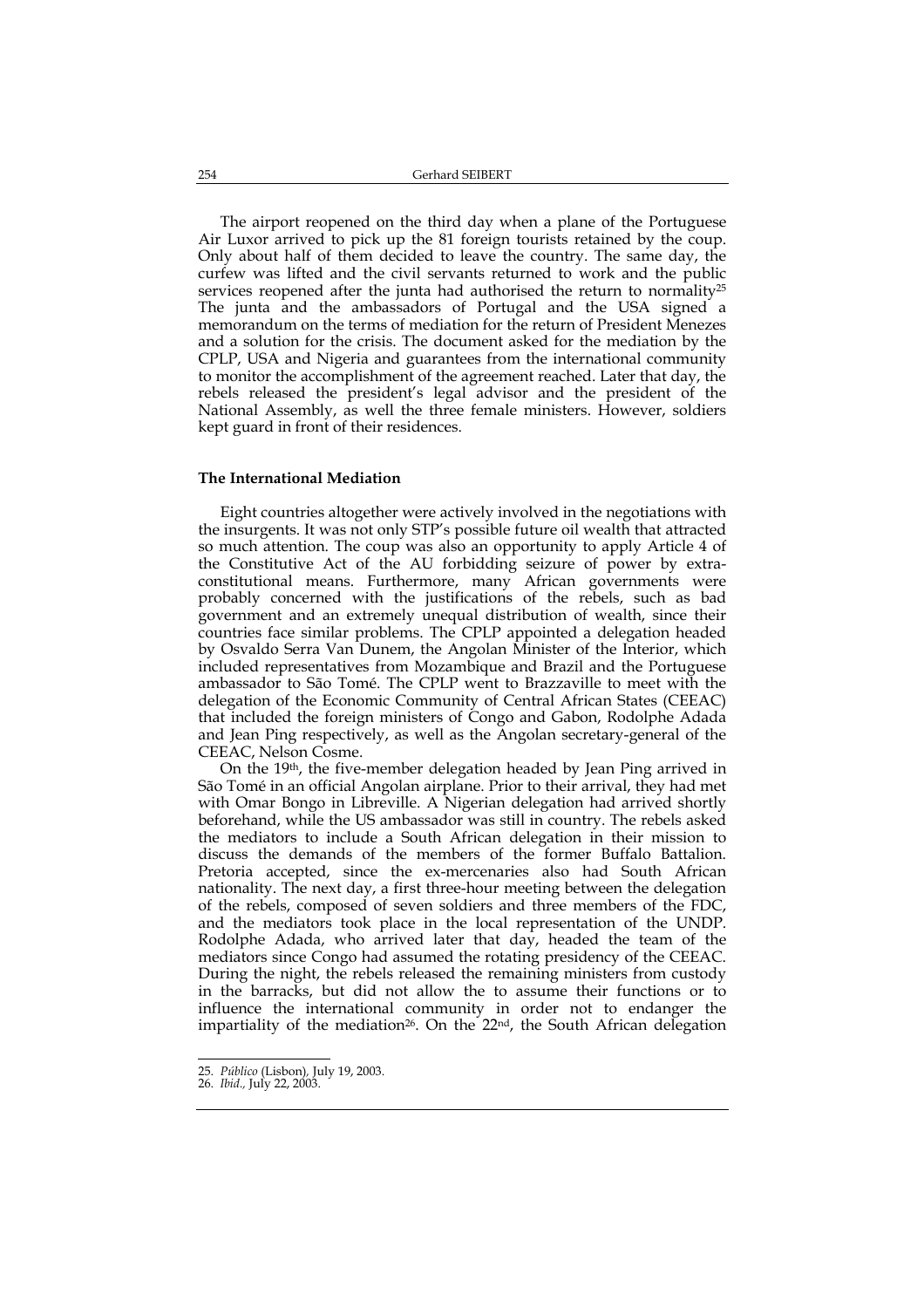arrived in São Tomé. In the morning the negotiations were broken off after only two hours. An attempt to reconcile the rebels' demands with those of the political parties fad failed. The parties did not agree to questions relating to the restoring of the constitutional institutions and the coming into force of the new Constitution curbing presidential powers.

Shortly afterwards, Major Pereira read a communiqué on the radio explaining the reasons for the coup again. He denied that the military wanted to take political power and said that they had acted on behalf of the silent powerless citizens due to the misery and degradation in the country. They had hoped that the democratic mechanisms would work, however, they had not and therefore the military could not wait any longer. He declared that they had felt obliged to act and had done so because they believed in democracy and in a « government on behalf of the people, with the people and for the people ». Pereira finished by saying that the future would not have forgiven them if they had failed to act and guaranteed that all agreements reached were in defence of the citizens. Subsequently, the coup leader prohibited any popular manifestations either in favour of, or against, the rebels. In the following negotiating round the junta dropped its demand for the formation of a transitional government and discussed the terms of the final agreement. As the return of Menezes was no longer in question, the same day the President left Abuja on a Gabonese plane for Libreville where he waited for the signature of the final document.

On the afternoon of the next day, Van Dúnem, Ping and Adada flew to Libreville to present President Menezes the agreement reached with the rebels. When Van Dúnem returned to São Tomé he could not predict when President Menezes would return. Then, surprisingly, a few hours later, at 5.40 p.m. Menezes arrived in São Tomé in the company of his protector President Obasanjo in the Nigerian presidential plane. Two other Nigerian planes brought Obasanjo´s presidential guard, Nigerian officials and journalists. Reportedly, Menezes wanted to return alone, but Obasanjo had rushed to Libreville and insisted on accompanying him. His presence underlined Nigeria's interest in the return of Menezes to power. Furthermore, the Nigerian president was eager to appear as a defender of democracy in Africa. The two presidents first went to the Presidential Palace and subsequently they appeared together in the headquarters of the UNDP where the crisis was ended by the signing of a Memorandum of Understanding that reinstated constitutional order. The document was signed by President Menezes, Major Pereira and Rodolphe Adada, head of the mediation group. In the night the reposed National Assembly unanimously ratified the Memorandum and approved a law providing for a general amnesty of all coup plotters.

## **The Memorandum**

The document, hastily compiled and rather vague, contained four topics concerning the return of the president, the return to constitutional order, mechanisms of monitoring the agreement and national problems. The terms of the first section set the conditions for the return of the President with the promulgation of the law on the general amnesty for all the military and civilians involved in the coup, compliance with the Constitution and the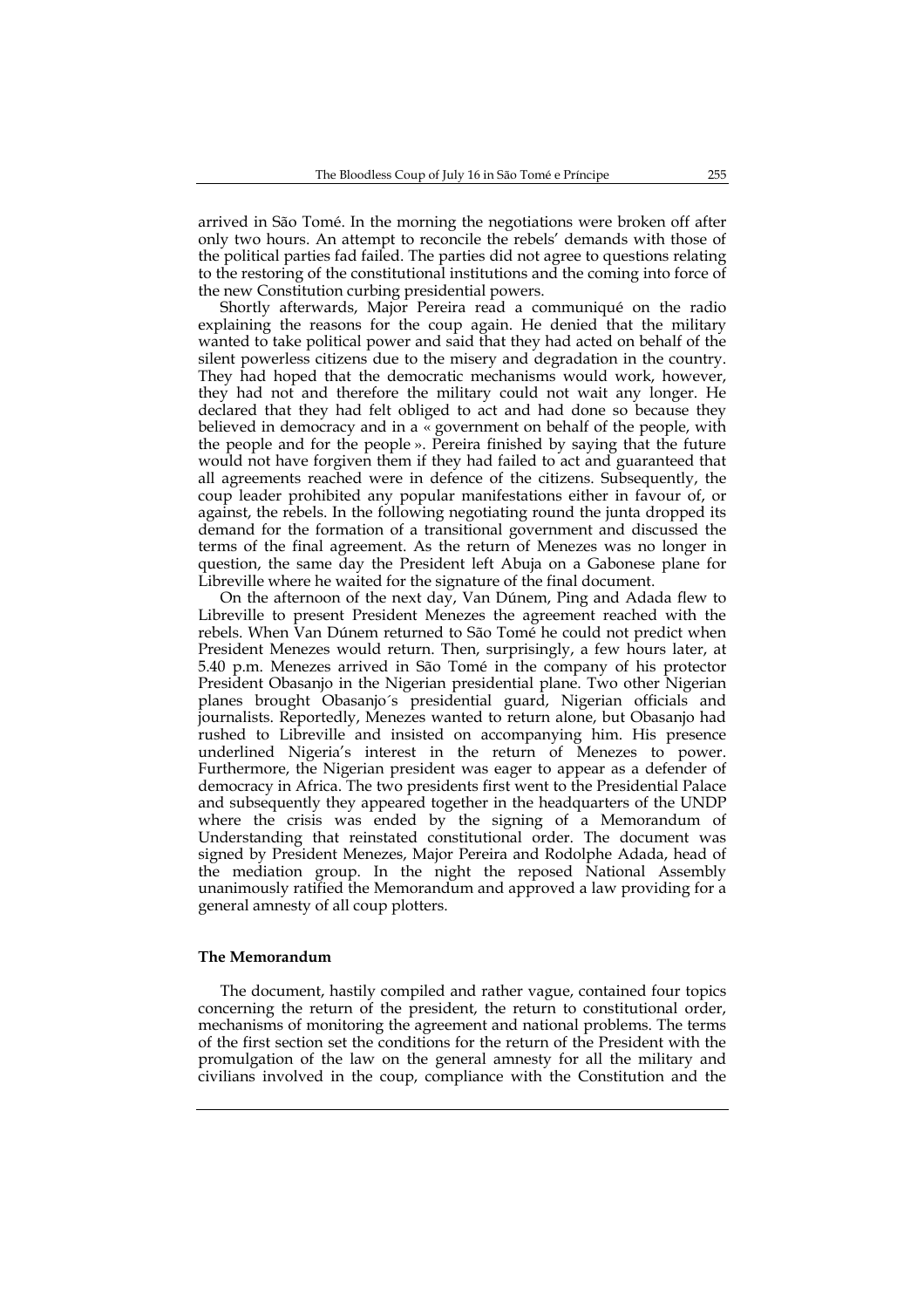principle of the division of powers, as well as the organisation of a National Forum for a hearing of the political parties and civil society within three months. Other conditions were the prohibition of the presence of foreign troops outside the constitutional framework and the analysis of the possibility of appointing a new government to guarantee the safeguard of transparency, credibility and morality in the normalisation process.

As part of the restoration of constitutional order, parliament was to approve the amnesty law, respect the Constitution and analyse the possible formation of a new government. In addition, the National Assembly had to approve a law on the use of oil resources and the management of the oil sector. The government was asked to accept the decisions taken by the reinstated constitutional powers. Other terms obliged the judiciary to respect the state organs, not to resort to illegal actions subverting the normal terms of the constitution and fully apply the existing laws against violations of the terms of the agreement.

The Memorandum created a 13-member « Monitoring Commission of the Agreement of July 23, 2003 » presided over by the special representative of the president of the CEEAC to guarantee the application and respect of the terms of the Memorandum<sup>27</sup>. Furthermore, the Monitoring Commission was entrusted with facilitating the mobilisation of financial resources from the international community to secure the country's economic and social stability. The duration of the mandate of this mechanism would be defined in a joint agreement by the parties involved.

The fourth heading on the national problems included the scrupulous fulfilment of the memorandum, the sound and transparent management of public funds and respect for the existing financial rules, a general reform of the Armed Forces and the creation of mechanisms to deal with questions concerning the reconciliation. Finally, two terms referred to the resolution of both the problems and the demands of the Armed Forces and the paramilitary forces and the members of the ex-Buffalo Battalion by the application of measures permitting their full integration into national life. Two attached annexes contained details of these demands. They were not made public since they contained sensitive information.

With regard to the Armed Forces, the annexes provided for the indispensable financial and logistic means to be made available to guarantee the proper functioning of the institution, including food supplies, repair of armoured vehicles and the concession of financial autonomy. The Supreme Command of the Army was to be kept informed on the country's development policies, particularly the oil dossier. The government had to readjust the payments and provide the military with free medical assistance. In addition, the government had to allocate financial means for the acquisition of uniforms and boots, mattresses and bed-sheets, kitchen utensils, military equipment and vehicles, as well as for the repair of the barracks, and other military infrastructure. Concerning the former South African soldiers, the agreement included the repatriation of the bodies of the nine Santomeans who died in combat and the repatriation of the twentythree ex-soldiers and their families who still resided in South Africa. The South African government is expected to assist the STP government to solve

<sup>-</sup>27. The Commission includes three members each of the Armed Forces of STP and the National Assembly, one special representative each of the head of state, the CPLP, the AU, the Nigerian President, the USA and South Africa.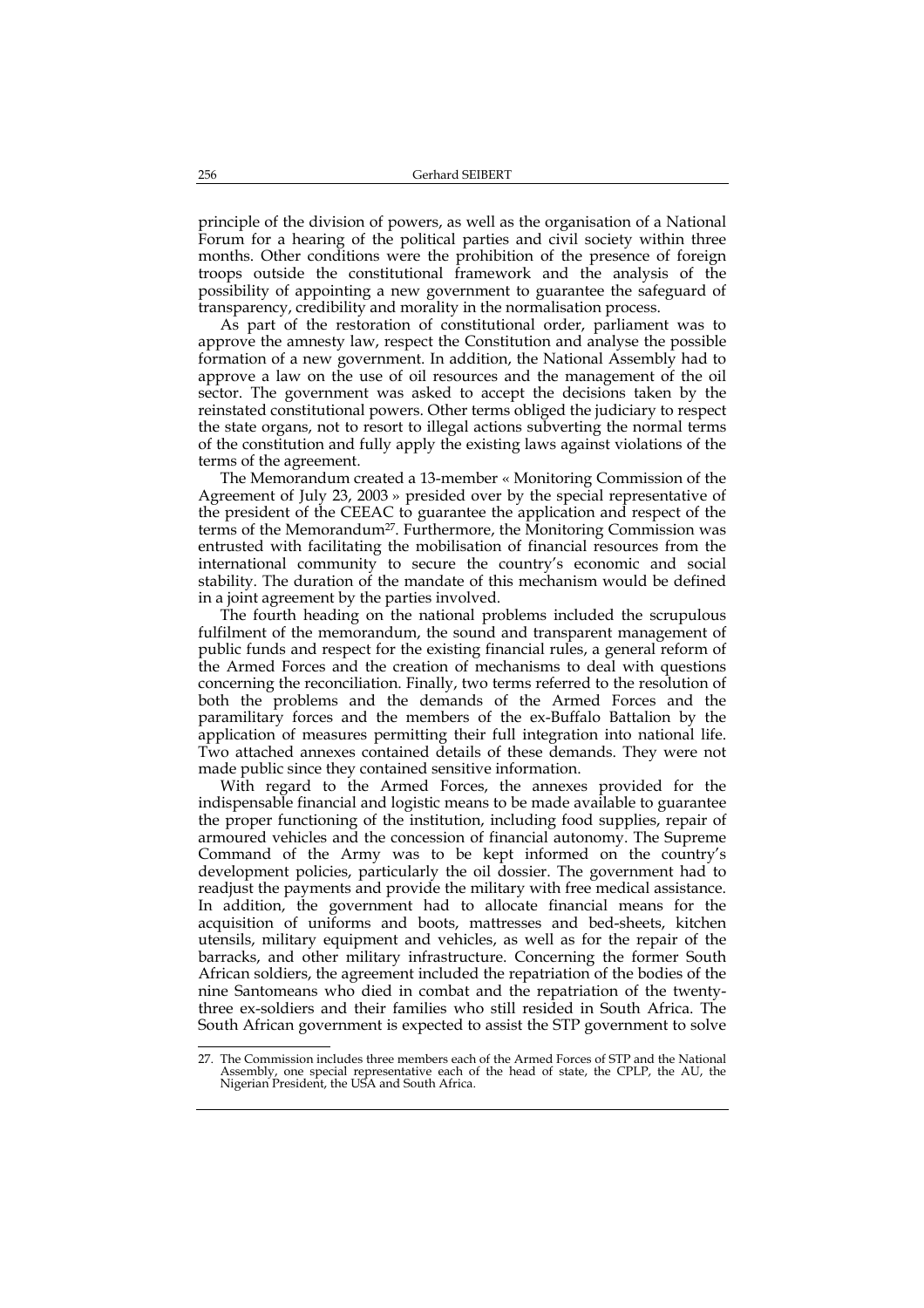the social-economic problems of the former fighters and provide the local army with training and military equipment.

The Memorandum did not include initial demands for the formation of a transitional government or early elections. The appointment of a new government was only a possibility, but not an order. The prohibition of the presence of foreign troops in the archipelago reflected concerns that Menezes might have such intentions. The approval of a law on the use of oil resources by parliament was not a genuine result of the negotiations. Long before the IMF had asked the government to elaborate such a law. In a letter of September 30, 2002 to the IMF, the government promised to submit the respective bill to parliament until September 30, 200328. Already prior to the coup, the National Assembly had announced the intention to draw up a new law on the sound management of oil income. More remarkable was the fact that the agreement gave the Supreme Command access to information about the oil sector. This provision reflected both the military's concerns regarding the lack of transparency with regard to the oil sector and their intention to participate in the expected oil rush. The agreement essentially safeguarded the corporate demands of the military and the members of the ex- Buffalo Battalion alike. In contrast, political demands were either absent or remained rather vague. The coup plotters expected the international Monitoring Commission to oblige the government and the president to implement the provisions of the agreement fully. They hoped that the multinational Commission could prevent the government from disregarding the Memorandum, as happened with the one that ended the first coup in 1995.

### **The Aftermath of the Coup**

Two days after his return to power, President Menezes addressed the nation. He declared that the coup represented a dark episode in local democracy with incommensurably serious consequences for the country's difficult social-economic situation. Menezes called the coup condemnable and unjustified, but asked people to avoid any manifestation of hatred and to overcome the consequences of the coup that had shaken the country with courage and tolerance. The same day, Rafael Branco, the Minister for Natural Resources, resigned on the grounds that his own party, the MLSTP-PSD, had already negotiated his succession while he was in detention. Subsequently, the Ministers for Health and for Defence, Claudina Cruz and Fernando Danquá, also resigned. Finally, on August 1st, Prime Minister Maria das Neves presented her letter of resignation to the President. She declared that she wanted to give her country the opportunity to search for alternatives.

Notwithstanding, on August 4th, President Menezes reappointed Das Neves as Prime Minister, arguing that the formation of a new government was not an imperative of the Memorandum, but only a possibility. Besides, important pending processes such as the licensing round of the oil blocks in the JDZ with Nigeria and the debt forgiveness by the Bretton Woods institutions required for a continuity of governance, he claimed. The

<sup>-</sup>28. INTERNATIONAL MONETARY FUND, São Tomé and Príncipe *– Letter of Intent and Technical Memorandum of Understanding*, Washington, DC, September 30, 2002.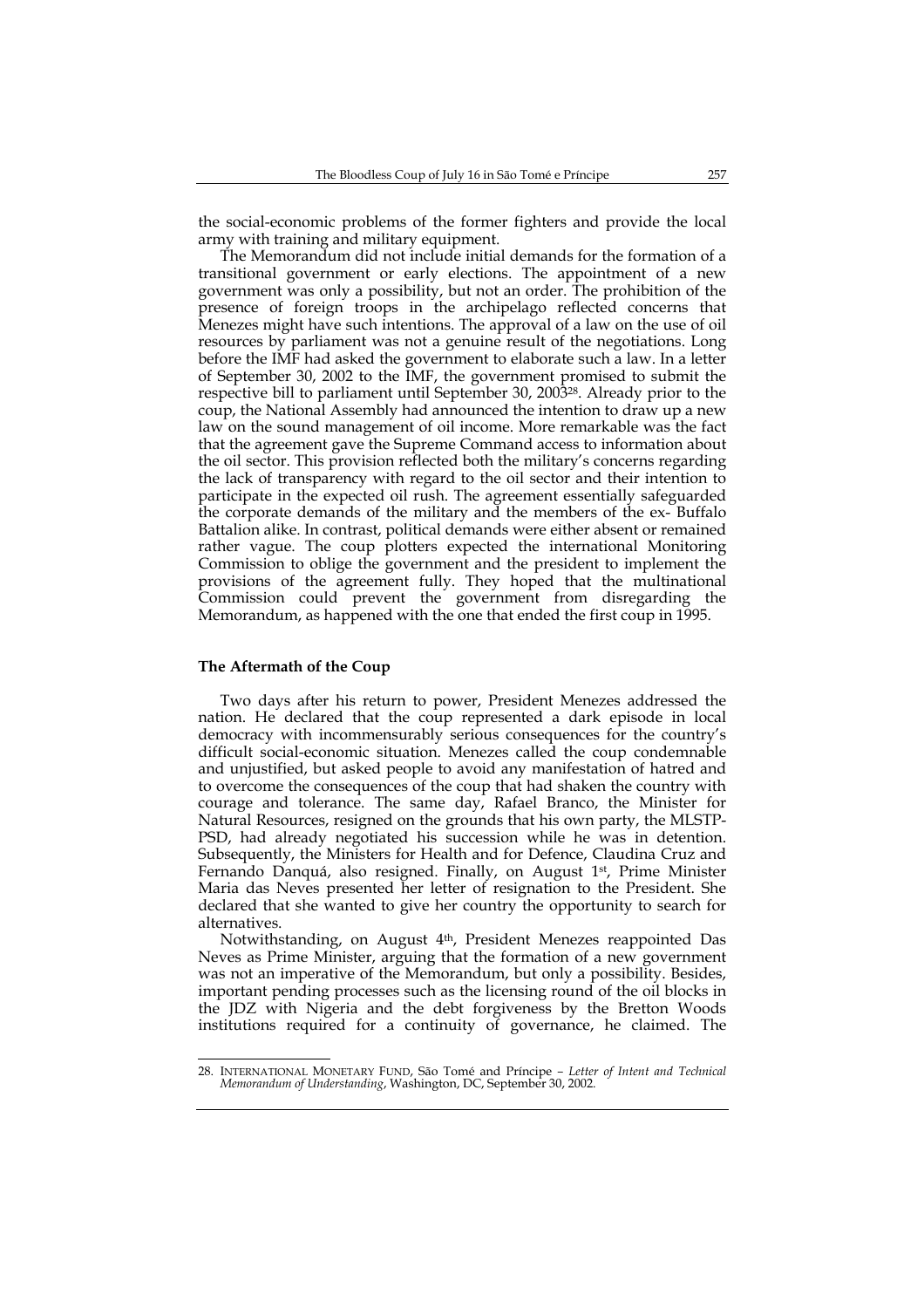MLSTP/PSD leadership welcomed Menezes's decision, but expected that Das Neves would reshuffle the government. Finally, her party with its twenty-four members in parliament reached an agreement with the five independent deputies of the ADI and the three parliamentarians close to Menezes to support the new government. The PCD<sup>29</sup> and Uê Kedadji remained in the opposition. On August 9<sup>th</sup>, the new thirteen-member government that included seven new office-holders took office. The new Minister for Natural Resources was Tomé Vera Cruz, the chairman of Menezes' MDFM party. Two other members of the president's party held the of Foreign Affairs and Justice portfolios, while the Defence Minister was also considered a confident of Menezes. While the MDFM was overrepresented in the government, the ADI had two ministers in the new executive.

The coup plotters viewed the reappointment of Das Neves as a violation of the Memorandum. Three days after he had confirmed Das Neves in office, Menezes claimed that the members of the ex-Buffalo Battalion had prepared another coup. However, Alércio Costa denied such allegations during a meeting with the President and in the presence of the ambassadors of Congo, Gabon, Nigeria, South Africa and the USA. At the end of the meeting, Menezes demonstratively embraced Alércio Costa to mark the end of the conflict. Despite this, in late September, FDC vice-president Sabino dos Santos publicly announced his party's intention to defeat Menezes in the presidential elections of 200630.

Following its inauguration, the new government announced the implementation of an Emergency Action Plan worth \$22 million and asked the international community for funding. The Plan was aimed at meeting the most urgent necessities, particularly in the health, education and defence sectors, in the remaining four months of the year. In comparison with the \$50 million of the annual budget the volume of the Emergency Plan seemed rather exaggerated. Critical observers have questioned the government's ability to implement the short-term Plan properly. They have considered the initiative as a government manoeuvre to capitalize on the coup by requesting more external funds<sup>31</sup>. Pretoria started the implementation of the Memorandum in August, when the first South African shipment with nonmilitary equipment for the local Armed Forces arrived. In September, President Menezes announced the reform of the Armed Forces and appointed a new commander. At the same time, the military complained that the government had made promises, but not yet taken any concrete measures to meet their demands. STP's seven members of the Monitoring Commission were not appointed before the end of that month. However, a date for the Commission's first meeting had not yet been fixed.

On the same day that Das Neves was confirmed in office, President Obasanjo wrote in a six-page letter to the Senate that there was an urgent need for Nigeria to take measures to consolidate the security of Menezes. Nigeria and STP had a pending military agreement that was yet to be signed, he explained. Obasanjo announced his intention of hastening the process of signing the agreement in order to put the mutual security and core national interest of both countries on an even keel. He intended to

<sup>29.</sup> Represented by twenty members of the parliamentary group of the MDFM/PCD.

<sup>30.</sup> *O Parvo*, September 24, 2003.

<sup>31.</sup> *Público* (Lisbon), September 9, 2003.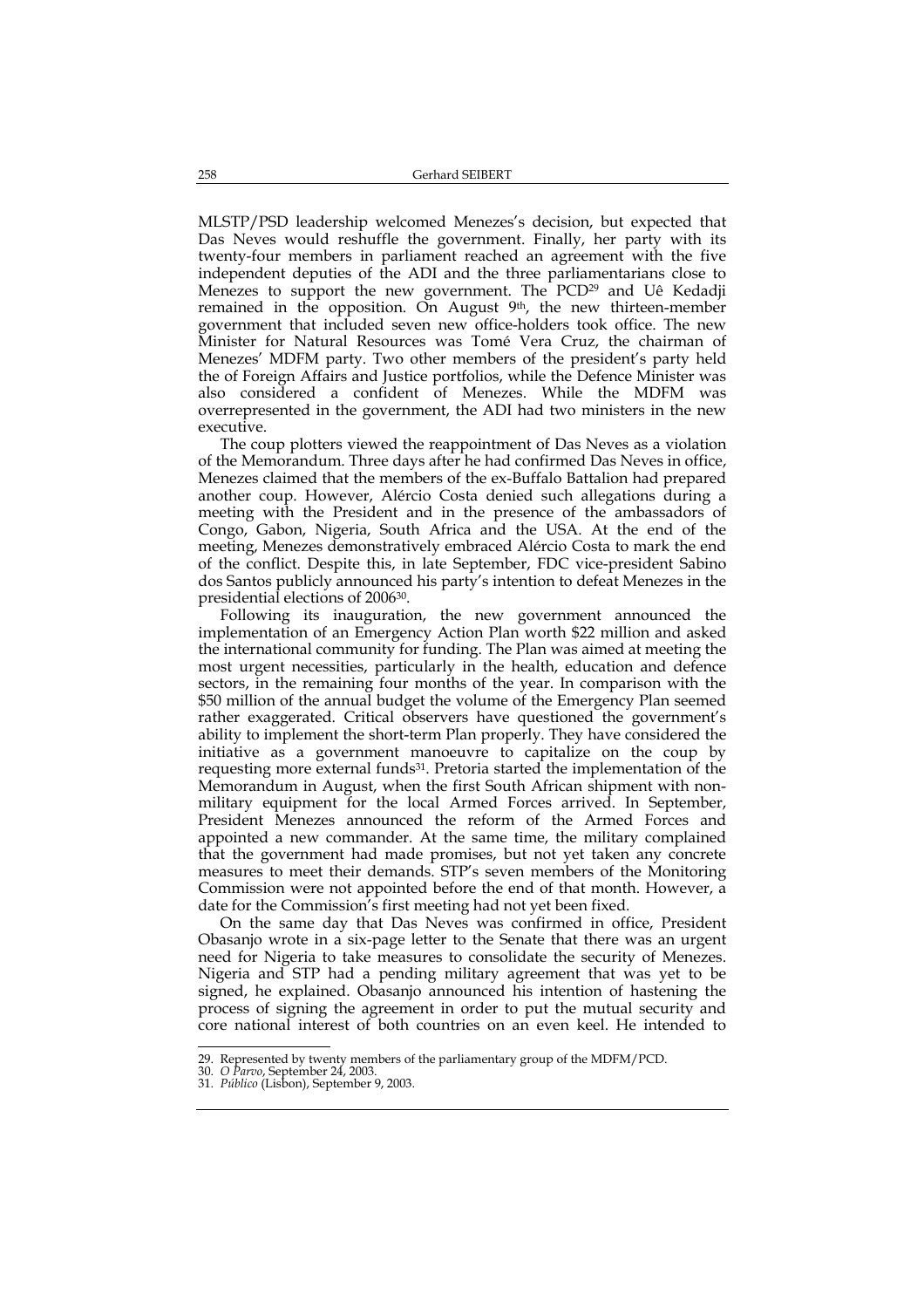pursue this with President Menezes<sup>32</sup>. In São Tomé, Foreign Minister « Nando » Rita denied any negotiations of a military treaty with Nigeria. In late August, the Nigerian ambassador in São Tomé declared that his country was ready to support the local army, but did not intend to sign any military pact with STP.

\* \* \*

The principal cause of the coup of July 16, 2003 was not the grievances of the army, but the corporate demands of the FDC, a political grouping created by members of the armed opposition to the socialist regime of the MLSTP in the 1980s. Many of these men had also fought in the infamous Buffalo Battalion of the South African apartheid regime before they returned to STP. Back home, they found the same people in power they had fought against many years before. While the electoral attempts of the FDC to gain access to political power resulted in complete failure, the group's leadership remained convinced that the local government had an obligation to compensate them materially for the years they were forced to spend abroad. They pressured consecutive governments to provide for what they called reintegration in local society. When the government did not meet their demands accordingly, they began plotting a coup.

They found a willing partner for their action in Major Fernando Pereira, who had repeatedly denounced the deplorable state of the Armed Forces, without success. Thanks to military aid from the then socialist countries during the first fifteen years after independence, the situation of the local army was relatively good. In addition, the one-party regime paid attention to the military since it needed their loyalty. After the transition to democracy, the situation of the army deteriorated considerably. Foreign aid for the Armed Forces dropped drastically, while the democraticallylegitimated governments neglected the military since they did not feel dependent on their protection. The resulting deplorable state of the army triggered the first military coup of August 1995. This coup was ended after one week of negotiations mediated by one single country, Angola. At the time, a Memorandum of Understanding stipulated that the government would improve the conditions of the Armed Forces. However, most of the promises of the agreement were not fulfilled. Instead, the poor conditions of the army remained largely unchanged and the military continued feeling neglected by consecutive governments. At the same time, they saw that the people in power were able to increase their private wealth by corruption. When the government did not listen to the complaints and demands of the military formally submitted by Major Pereira, he became receptive to the plans of the former mercenaries. He became the leader of the action, since the coup plotters knew that he enjoyed great authority among the ordinary soldiers. When he gave orders to seize government buildings and capture the ministers the soldiers obeyed, nobody resisted. Unlike in 1995, when President Trovoada was the principal target of the insurgents, this time it was the government.

<sup>-</sup>32. Letter of President Obasanjo to Senate President Adolphus Wabara entitled « The Coup d'état in São Tomé and the Restoration of Democracy », August 4, 2003, unpublished.